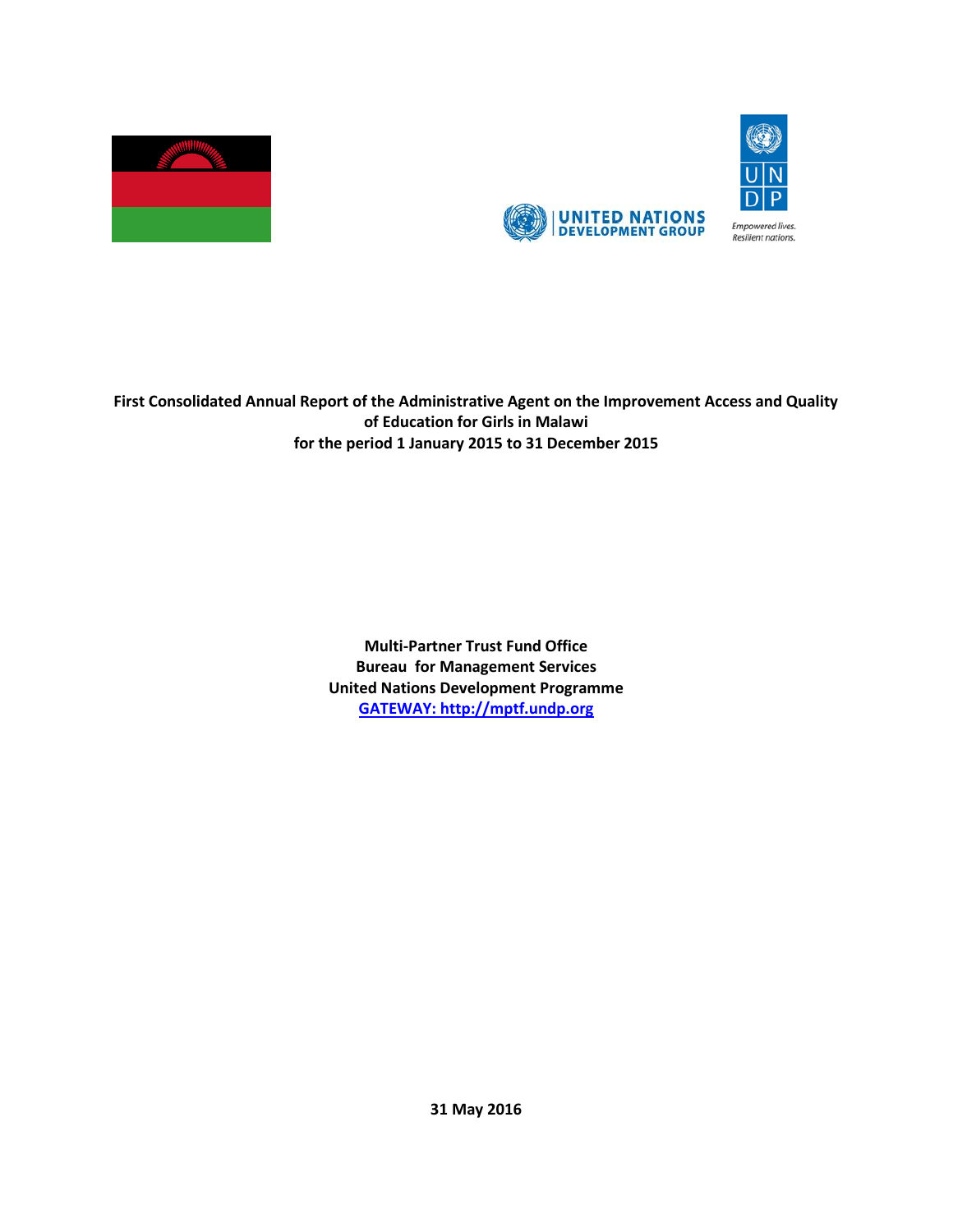### EXECUTIVE SUMMARY

This Consolidated Annual Progress Report under the Joint Progamme in Improving Access and Quality of Education for Girls in Malawi covers the period from 1 January to 31 December, 2015. This report is in fulfillment of the reporting requirements set out in the Standard Administrative Arrangement (SAA) concluded with the Donor. In line with the Memorandum of Understanding (MOU) signed by Participating UN Organizations, the Annual Progress Report is consolidated based on information, data and financial statements submitted by Participating Organizations. It is neither an evaluation of the Joint Programme nor an assessment of the performance of the Participating Organizations. The report provides the Steering Committee with a comprehensive overview of achievements and challenges associated with the Joint Programme, enabling it to make strategic decisions and take corrective measures, where applicable.

The objective of this report is to present the progress to date of the implementation and coordination activities from January to December 2015 for each intended outcome of the project.

The Joint Programme on *Improving Access and Quality of Education for Girls in Malawi* is a three-year programme. The overarching aim is to improve the access; quality and relevance of education for girls, through a holistic and human rights-based approach. Simultaneously, the programme addresses key known threats such as poor food and nutrition, inadequate protection, poor quality schooling, and violations of girls' sexual and reproductive Health rights (SRHR). The underlying objective will be achieved through the pursuit of 7 primary and related outcomes:

- 1. Improve the nutrition of girls and boys, in targeted schools, allowing them to stay in school
- 2. Increase access to second chance education for girls who are in, or have left, school
- 3. Ensure there is quality integrated youth friendly services, resources and structures, addressing CSE, SRHR, HIV/AIDS and GBV in place for girls who are in, or have left, school
- 4. Reduce violence against girls in targeted schools and communities, building effective referral pathways
- 5. Improve and enhance both teacher's attitudes and skills, effectively delivering life skills based and gender responsive methodologies
- 6. Inform and empower adolescent girls to demand SRHR services, ensuring they participate and take leadership positions within their school and their community
- 7. Empowered and committed communities will value quality education for all children, especially girls

Through a phased implementation, the programme harnesses a "whole school approach", focusing specifically on girls from standard 5 to 8. 79 primary schools are targeted, in 5 zones, across the districts of Salima, Mangochi and Dedza. Depending on the level of success, a significant scale-up may be developed.

The Joint Programme on Girls' Education is implemented by the Government of Malawi, supported by UNICEF, UNFPA and WFP, with funding courtesy of the Norwegian Government. Key implementing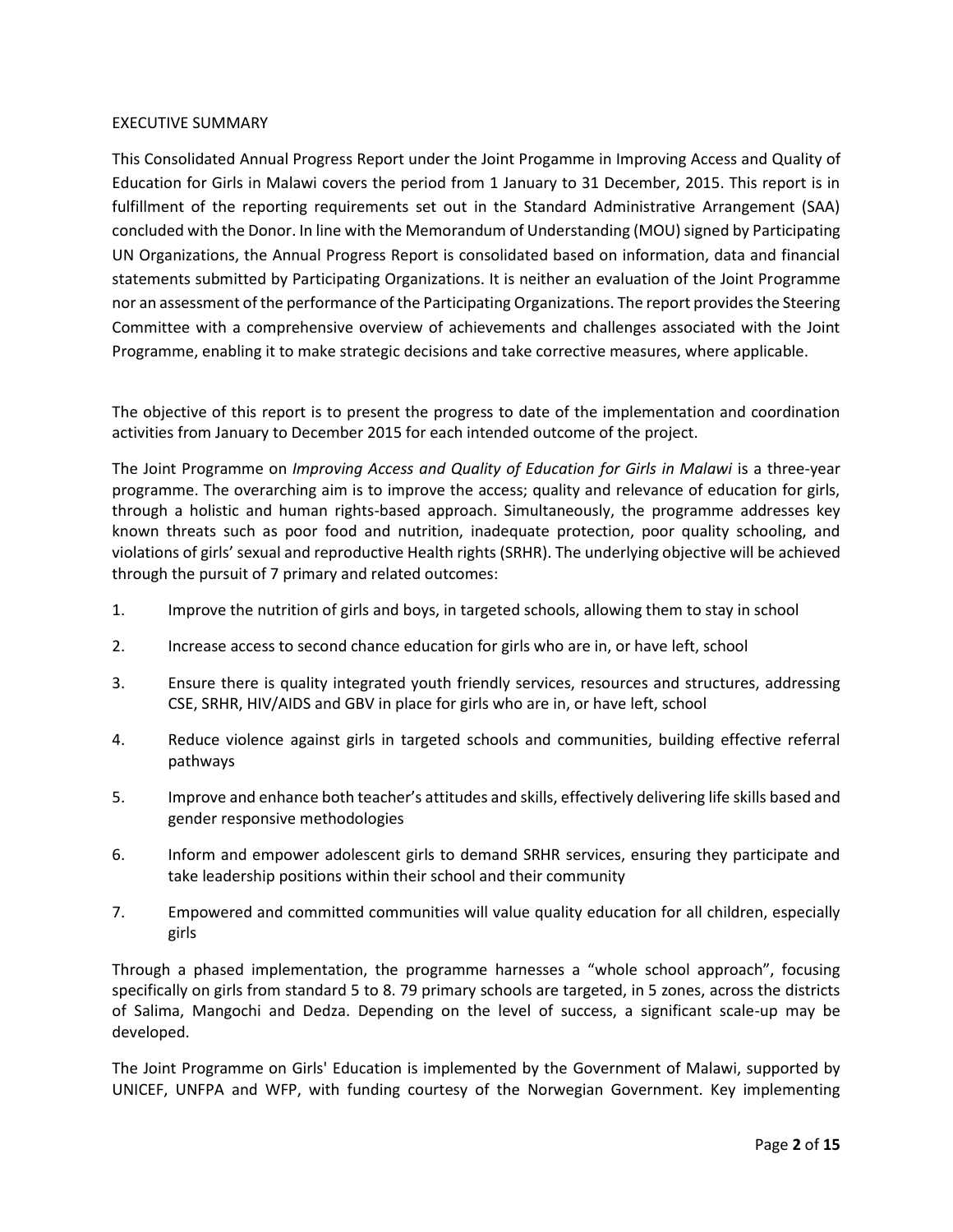partners (IPs) are the district sections of: the Ministry of Education, Science and Technology; the Ministry of Health; the Ministry of Youth and Sports; the Ministry of Gender, Children, Disability and Social Welfare; the Ministry of Agriculture; and Civil Society Organizations.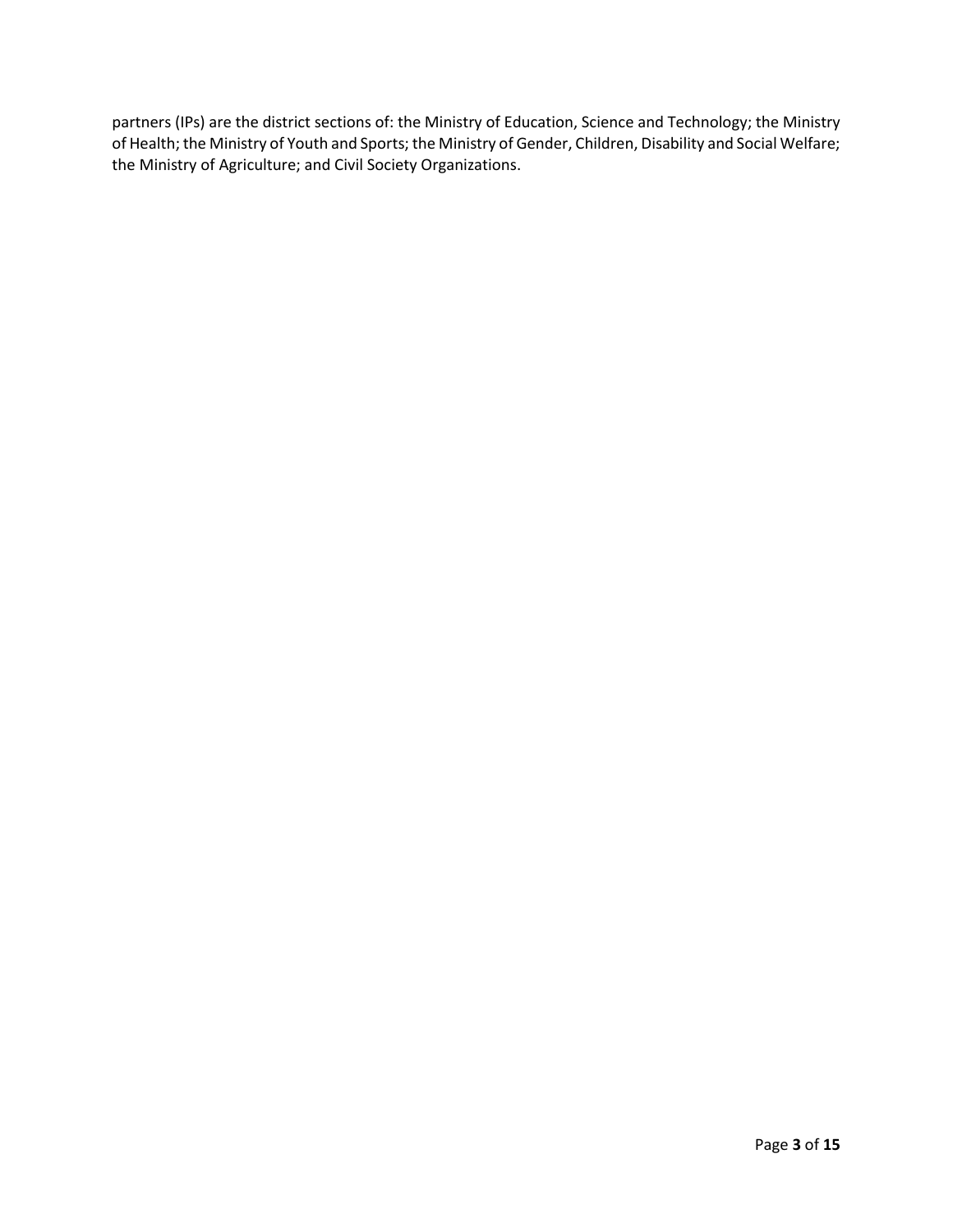# **Table of Contents**

| 2.  |                                                                                                     |  |
|-----|-----------------------------------------------------------------------------------------------------|--|
| 2.1 |                                                                                                     |  |
|     | 2.1.1 OUTCOME 1: Girls and Boys in targeted schools are well nourished and able to stay in school 7 |  |
|     |                                                                                                     |  |
|     |                                                                                                     |  |
|     |                                                                                                     |  |
|     |                                                                                                     |  |
|     |                                                                                                     |  |
|     |                                                                                                     |  |
|     |                                                                                                     |  |
|     |                                                                                                     |  |
|     |                                                                                                     |  |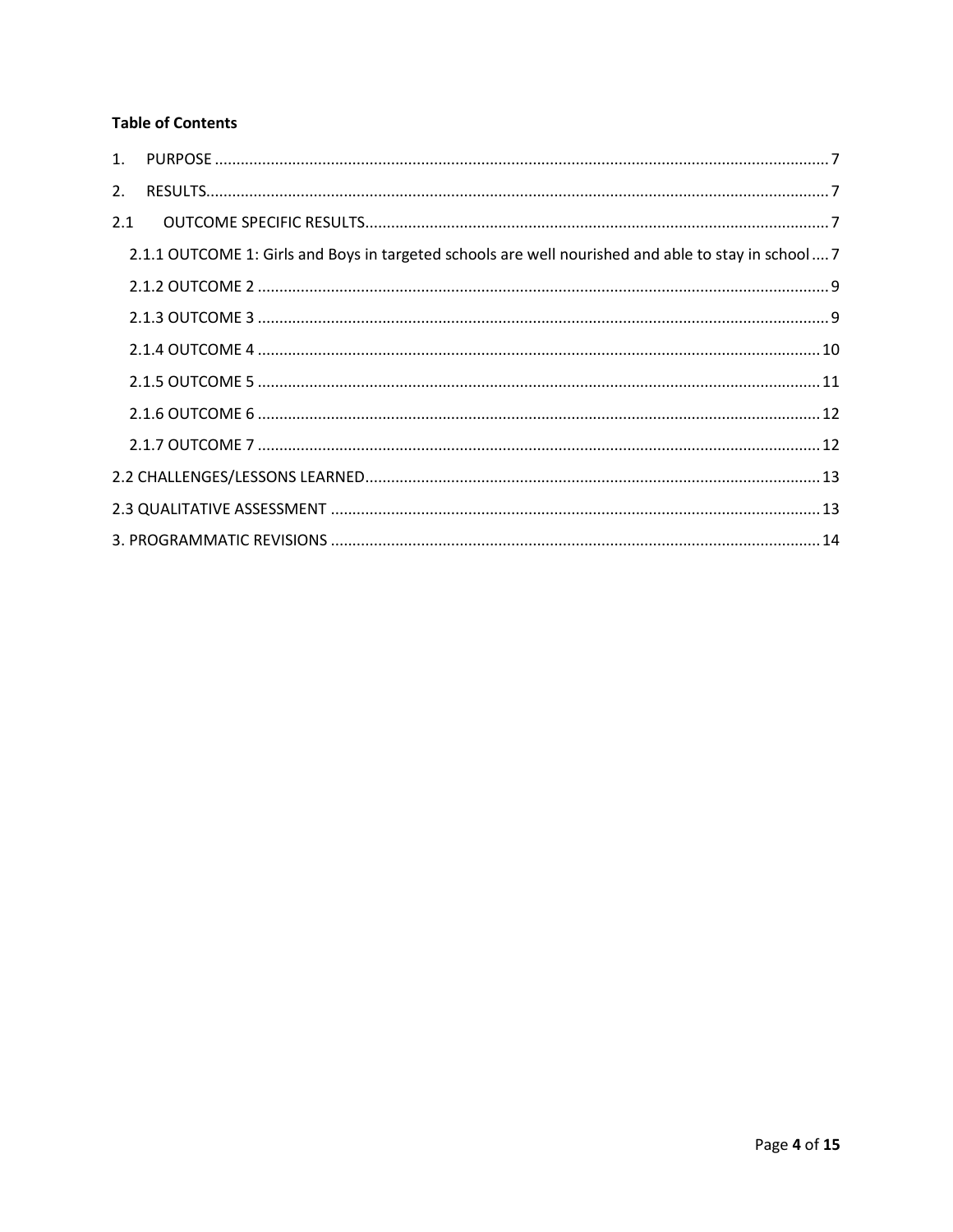





# **Joint Programme on Improving Access and Quality of Education for Girls in Malawi MPTF OFFICE GENERIC ANNUAL PROGRAMME NARRATIVE PROGRESS REPORT REPORTING PERIOD: 1 JANUARY – 31 DECEMBER 2014**

| <b>Programme Title and Project Number</b>                                                                                                                                                      | Country, Locality(s), Priority Area(s) / Strategic Results <sup>1</sup>                                                                                                                                                                                            |  |
|------------------------------------------------------------------------------------------------------------------------------------------------------------------------------------------------|--------------------------------------------------------------------------------------------------------------------------------------------------------------------------------------------------------------------------------------------------------------------|--|
| Programme Title: Joint Programme on Improving<br>Access and Quality of Education for Girls in Malawi<br>Programme Number (if applicable)<br>MPTF Office Project Reference Number: <sup>2</sup> | Country: Malawi<br>Locality: Dedza, Mangochi, Salima<br><b>Priority Areas: Girls Education</b>                                                                                                                                                                     |  |
| <b>Participating Organization(s)</b>                                                                                                                                                           | <b>Implementing Partners</b>                                                                                                                                                                                                                                       |  |
| Development Aid from People to People,<br>$\bullet$<br>Malawi<br>National Small Holder Farmer Association of<br>$\bullet$<br>Malawi                                                            | Ministry of Education, Science and Technology<br>$\bullet$<br>Ministry of Health<br>$\bullet$<br>Ministry of Youth and Sports<br>$\bullet$<br>Ministry of Gender, Children, Disability and Social<br>$\epsilon$<br>Welfare<br>Ministry of Agriculture<br>$\bullet$ |  |
| Programme/Project Cost (US\$)                                                                                                                                                                  | <b>Programme Duration</b>                                                                                                                                                                                                                                          |  |
| Total approved budget as per project document:<br>\$17,162,991<br>MPTF /JP Contribution <sup>3</sup> to date:<br>· UNICEF - \$4,637,321WFP - \$5,216,048<br>• UNFPA - \$3,069,822              | <b>Overall Duration: 30 Months</b><br>Start Date <sup>4</sup> : 1 July 2014<br>Original End Date <sup>5</sup> : 31 October 2017<br>Current End date <sup>6</sup> : 31 October 2017                                                                                 |  |
| <b>Other Contributions</b>                                                                                                                                                                     | <b>Report Submitted By</b>                                                                                                                                                                                                                                         |  |
| Government of Norway:<br>US\$ 18,856,633                                                                                                                                                       | Name: Kimanzi Muthengi<br><b>Title: JPEG Coordinator</b><br>Participating Organization (Lead): UNICEF<br>Email address: kmuthengi@unicef.org                                                                                                                       |  |

 $\overline{\phantom{a}}$ <sup>1</sup> Strategic Results, as formulated in the Strategic UN Planning Framework (e.g. UNDAF) or project document;

<sup>&</sup>lt;sup>2</sup> The MPTF Office Project Reference Number is the same number as the one on the Notification message. It is also referred to as "Project ID" on the project's factsheet page th[e MPTF Office GATEWAY](http://mdtf.undp.org/)

<sup>&</sup>lt;sup>3</sup> The MPTF or JP Contribution, refers to the amount transferred to the Participating UN Organizations, which is available on the MPTF Office **[GATEWAY](http://mdtf.undp.org/)** 

<sup>&</sup>lt;sup>4</sup> The start date is the date of the first transfer of the funds from the MPTF Office as Administrative Agent. Transfer date is available on the [MPTF Office GATEWAY](http://mdtf.undp.org/)

<sup>5</sup> As per approval of the original project document by the relevant decision-making body/Steering Committee.

<sup>&</sup>lt;sup>6</sup> If there has been an extension, then the revised, approved end date should be reflected here. If there has been no extension approved, then the current end date is the same as the original end date. The end date is the same as the operational closure date which is when all activities for which a Participating Organization is responsible under an approved MPTF / JP have been completed. As per the MOU, agencies are to notify the MPTF Office when a programme completes its operational activities.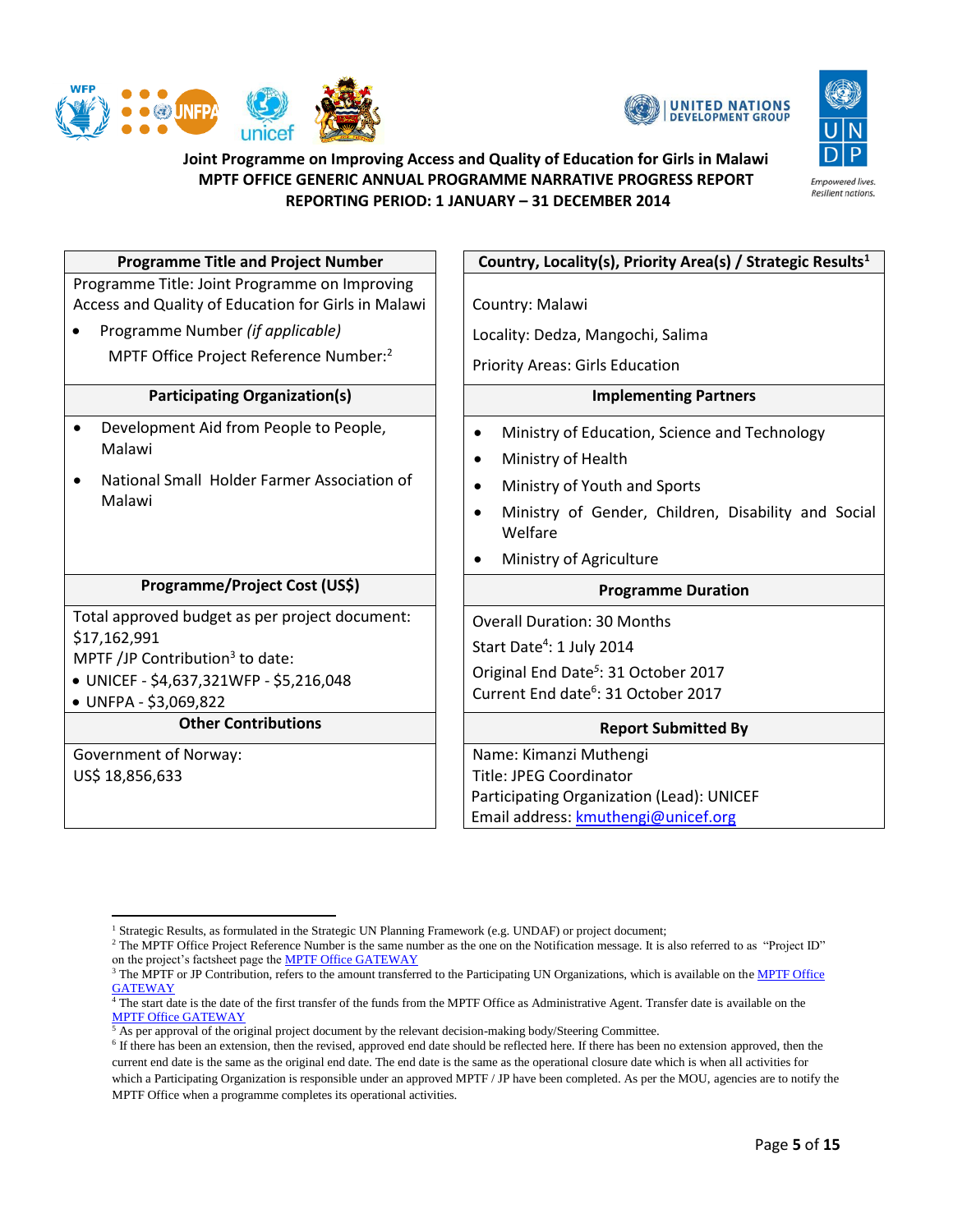## **LIST OF ACRONYMS**

| <b>AGLIT</b>  | <b>Adolescent Girls Literacy</b>                              |
|---------------|---------------------------------------------------------------|
| <b>CBE</b>    | <b>Complementary Basic Education</b>                          |
| <b>CSB</b>    | Corn-Soy Blend                                                |
| <b>CSE</b>    | <b>Comprehensive Sexuality Education</b>                      |
| <b>DAPP</b>   |                                                               |
| Malawi        | Development Aid from People to People Malawi                  |
| <b>DEC</b>    | <b>District Executive Committee</b>                           |
| <b>GBV</b>    | <b>Gender Based Violence</b>                                  |
| HIV/AIDS      | Human Immuno Virus / Acquired Immuno-virus Disease<br>Syndrom |
| IP            | <b>Implementing Partner</b>                                   |
| M&E           | Monitoring and Evaluation                                     |
| <b>MoEST</b>  | Ministry of Education Science and Technology                  |
| MoGCDSW       | Ministry of Gender, Children, Disability and Social Welfare   |
| MoH           | Ministry of Health                                            |
| MOU           | Memorandum of Understanding                                   |
| <b>NASFAM</b> | National Smallholder Farmer Association of Malawi             |
| <b>NFE</b>    | <b>Non-Formal Education</b>                                   |
| <b>OVC</b>    | Orphans and Vulnerable Children                               |
| <b>SMC</b>    | <b>School Management Committee</b>                            |
| <b>SRHR</b>   | Sexual and Reproductive Health Rights                         |
| <b>TOR</b>    | <b>Terms of Reference</b>                                     |
| <b>TTC</b>    | <b>Teacher Training College</b>                               |
| UN            | <b>United Nations</b>                                         |
| <b>UNFPA</b>  | United Nations Population Fund                                |
| <b>UNICEF</b> | United Nations Children's Fund                                |
| <b>VSO</b>    | <b>Voluntary Service Overseas</b>                             |
| <b>WFP</b>    | World Food Programme                                          |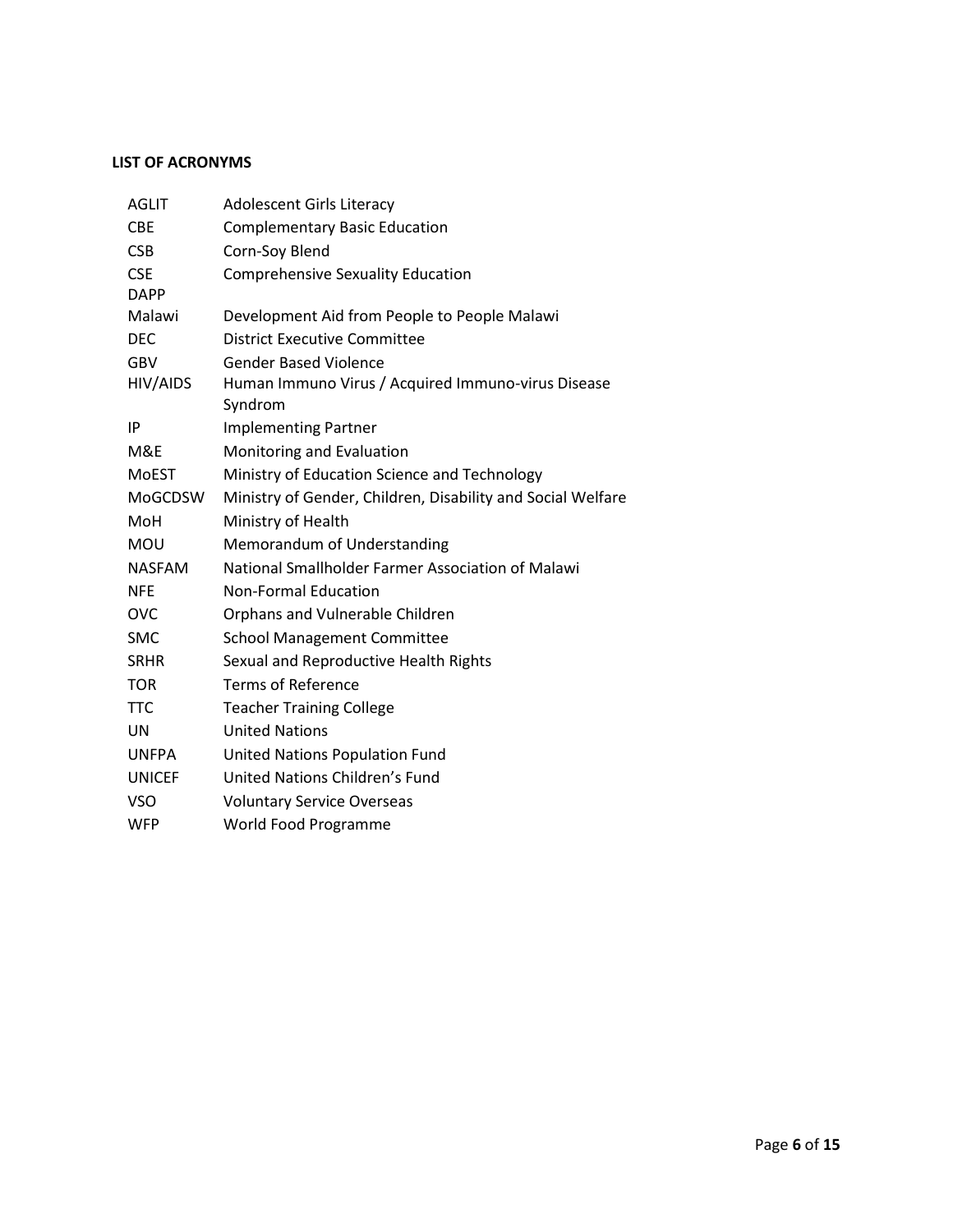# <span id="page-6-0"></span>**1. PURPOSE**

The Joint Programme on *Improving Access and Quality of Education for Girls in Malawi* is a three-year programme. The overarching aim is to improve the access; quality and relevance of education for girls, through a holistic and human rights-based approach. Simultaneously, the programme addresses key known threats such as poor food and nutrition, inadequate protection, poor quality schooling, and violations of girls' sexual and reproductive rights. The underlying objective will be achieved through the pursuit of 7 primary and related outcomes:

- 1. Improve the nutrition of girls and boys, in targeted schools, allowing them to stay in school
- 2. Increase access to second chance education for girls who are in, or have left, school
- 3. Ensure there is quality integrated youth friendly services, resources and structures, addressing CSE, SRHR, HIV/AIDS and GBV in place for girls who are in, or have left, school
- 4. Reduce violence against girls in targeted schools and communities, building effective referral pathways
- 5. Improve and enhance both teacher's attitudes and skills, effectively delivering life skills based and gender responsive methodologies
- 6. Inform and empower adolescent girls to demand SRHR services, ensuring they participate and take leadership positions within their school and their community
- 7. Empowered and committed communities will value quality education for all children, especially girls

Through a phased implementation, the programme harnesses a "whole school approach", focusing specifically on girls from standard 5 to 8. 79 primary schools are targeted, in 5 zones, across the districts of Salima, Mangochi and Dedza. Depending on the level of success, a significant scale-up may be developed.

# <span id="page-6-2"></span><span id="page-6-1"></span>**2. RESULTS 2.1 OUTCOME SPECIFIC RESULTS**

In line with general pre-implementation guidelines, activities specific to each outcome of the programme were implemented, and are as follows:

## <span id="page-6-3"></span>**2.1.1 OUTCOME 1: Girls and Boys in targeted schools are well nourished and able to stay in school**

Notable achievements towards the adequate nourishment of learners and community participation in the process include:

- As a prerequisite for provision of diversified and nutritious meals in schools, a nutrition Training Of Trainers (TOT) for district officials from agriculture, health and education sectors was carried out. 35 officers (11 female and 25 male) were trained in nutrition concepts such as basics and challenges around school health and nutrition interventions, understanding malnutrition in school going children, planning a diversified meal, seasonal food calendar, WASH in schools, understanding SHN key messages and target group; the role of teachers/committee and home grown school feeding. The key focal points would roll-out the training in schools and communities, supervise the schools and carryout cooking demonstrations. This would enhance the capacity of schools to prepare nutritious meals for learners.
- Financial management TOT was conducted for 32 district finance personnel including 27 males and 5 females. Participants from all the districts were trained in financial management procedures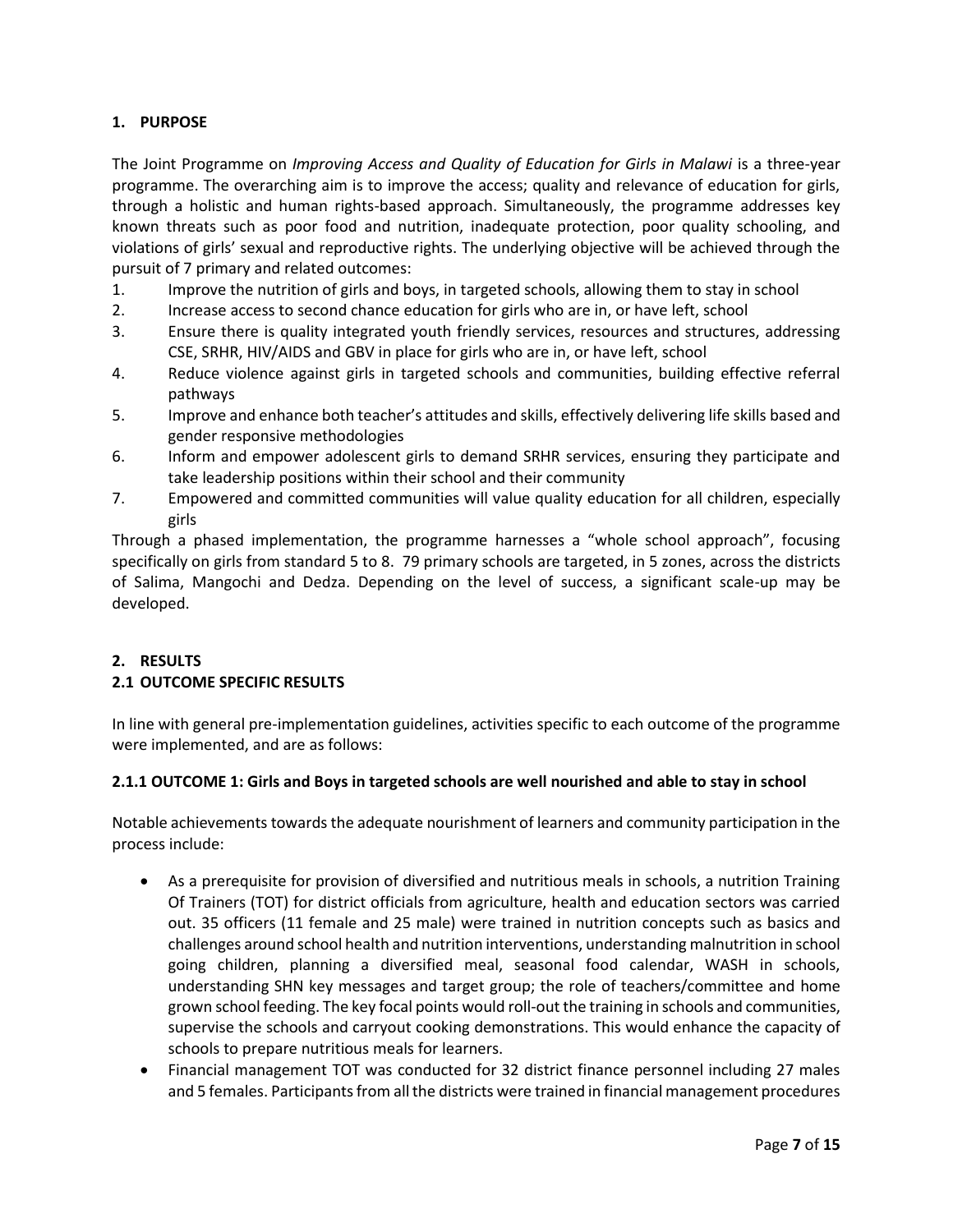and guidelines to enhance the capacity of districts to manage the resources and ensure transparency and accountability systems are in place.

- In turn, through the trained trainers, a total number of 296 participants (221 males and 75 females) from 32 schools were trained in Mangochi; 200 participants (133 male and 67 female) were trained in Dedza from 14 schools and 263 participants from 33 schools in Salima were trained on financial management.
- Further, a total of 33 participants including head-teachers, primary education advisors (PEAs), school management committee members in Dedza (5 females and 28 males) were trained on Home Grown School Feeding management. This will also be done in Salima and Mangochi.
- Construction is complete in 34 of the 81 schools. Construction in a further 46 schools has commenced in 2016.

WFP engaged three implementing partners, namely, We Effect, CADECOM and NASFAM to support building the capacity of Farmer Organizations. Through these IPs, a number of capacity building outputs have been achieved with smallholder farmers as a step towards achieving collective marketing. The knowledge imparted covers the following areas: dietary diversification, food preparation and storage; leadership and group dynamics training; business planning and management including collective marketing and aggregation of commodities; conservation farming and crop production; and post-harvest loss management and quality control training.

### **Achievements**

- 16 farmer organizations have been strengthened and linked to the schools supported by the project. The 16 farmer organisations (FOs) were trained in market access and post-harvest handling skills.
- 30,305 smallholder farmers (17,547 male and 12,758 female) were supported in collective marketing. This involved aggregating and sale of commodities as a group.
- 112 community members including 26 females and 86 males were trained on food management and distribution.
- 112 community members were trained on food management and distribution. Of these, 26 were female and 86 male.
- Contracts have been signed between schools and farmer organizations (FOs) for supply of food in all the 3 districts; and food supplied under these contracts for an academic term. The 35 schools in phase one of the project have started implementing HGSF since January 2016.
- Funds for food procurement and administration have been transferred to all districts, and to schools for an academic term; and current accounts opened, which are a more reliable and effective means in terms of funds management. Preparations are underway for the next funds transfer.
- District councils were funded for coordination activities including capacity building of School Management Committee, PTA and Food committees, monitoring, and coordination among others. All the committees in all the schools representing 100% of target beneficiaries were trained in nutrition, hygiene and sanitation, besides the financial management training, with these funds.

Consequently, WFP has continued to see increased attendance rates of learners in classes, as compared to the baseline survey results; as reflected in the results framework. The attendance rate for girls in Standard 5-8 in Mangochi district was 90.5% while for boys it was 91.4%; in Salima the attendance rate was at 82% for girls and 84.3 for boys, in Term 1 of the 2014/2015 school year. The data shows that there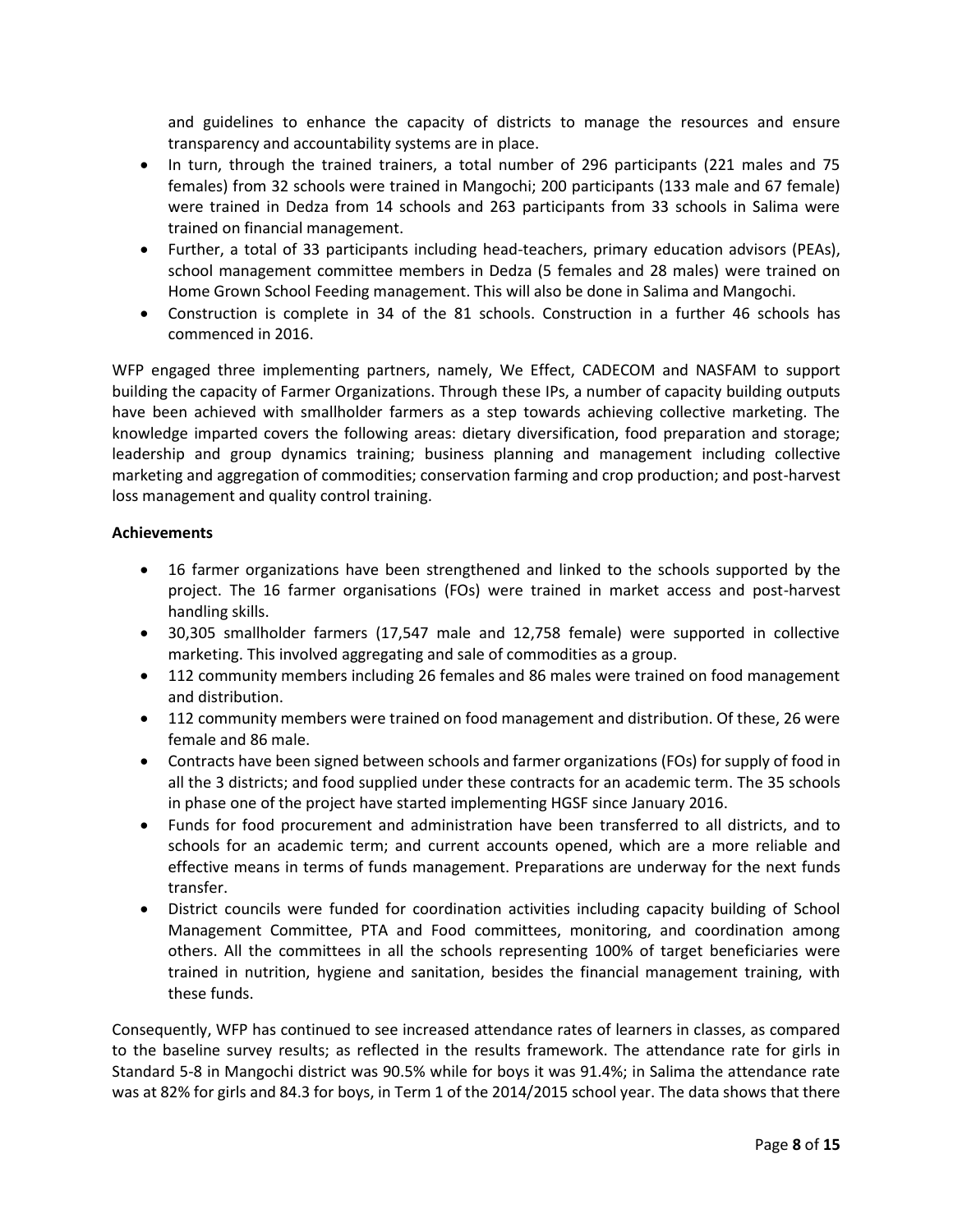is an increase in the attendance rate for both districts. Attendance rate data for Dedza District was not collected during the program period; however, this will be collected beginning from Term 2 of the 2015/2016 school year (January 2016).

Take Home Ration (THR) is provided to all girls and all orphaned boys from standard 5 to 8 on 80% attendance of school classes. According to the design of the programme, in Dedza and Mangochi, THR is in the form of cash while for Salima, it is in the form of food. During the reporting period, all the target schools received THR. Conditional cash transfers were distributed to 3,139 learners (2,724 girls and 425 orphan boys) in Dedza and Mangochi districts whilst in Salima, 5,259 learners (4,653 girls and 606 orphan boys) received maize as take home rations. These entitlements act as an incentive for parents / guardians to regularly send children to school. One hundred percent of the planned food assistance was distributed to the target schools in phase one in all the districts.

# <span id="page-8-0"></span>**2.1.2 OUTCOME 2**

The Non Formal Education (NFE) programme registered 642 girls graduating into primary schools in the three districts. 3175 girls graduated from the functional literacy centers against a project target of 2250 girls in the three impact districts.

In the background is the fact that the programme has proven to be very strong and potent. There have been very few facilitators dropping out of the project, translating into consistent teaching and learning at the literacy centers. Further, there is strong partnership during implementation of activities from the District Youth Offices and the District Education Office structures, including the District Education Managers and the Primary Education Advisors. Community leaders have also been very helpful in the mobilization of other community leaders and oversight of learning centers in the education zones. Village Education Committees (VECs) and community members provided furthersupport during the period under review by constructing learning centers and encouraging adolescent girls to attend classes.

## <span id="page-8-1"></span>**2.1.3 OUTCOME 3**

In partnership with Timveni, a total of 113 girls were targeted to participate in school and cluster level debates. 225 girls and 85 boys were directly involved and participated in the school debates in Salima, Mangochi, and Dedza. A total number of 6 schools and 12 teachers were involved in the debates. After the debates, and being informed about their roles in supporting girls' education, boy's attitudes towards girls evidently changed. Through the participation in the debates, the boys are effectively participating in making the school environment gender responsive. Before the debates, in all the three districts, boys were trying to deliberately frustrate the programme activities, amid concerns that they were being left out in most activities since most organizations are targeting girls.

Further, a total 552 girls were equipped with patrol leadership skills which enable them to facilitate sessions aimed at sharing the same knowledge and skills gained with their fellow girls and young women. The knowledge gained is designed to help enable girls make informed choices about their lives. The training also equipped the girls with leadership skills designed to help enable them teach others about sexual and reproductive health.

On youth friendly health facilities and services, renovation of 3 youth friendly health services corners has been completed. These have since been handed over to government. Out of the five corners that were identified for renovation in year 1, two renovation works were carried out at Senga-Bay and Mchoka youth friendly health services corners in Salima. The third one is at Nancholi health centre in Mangochi district.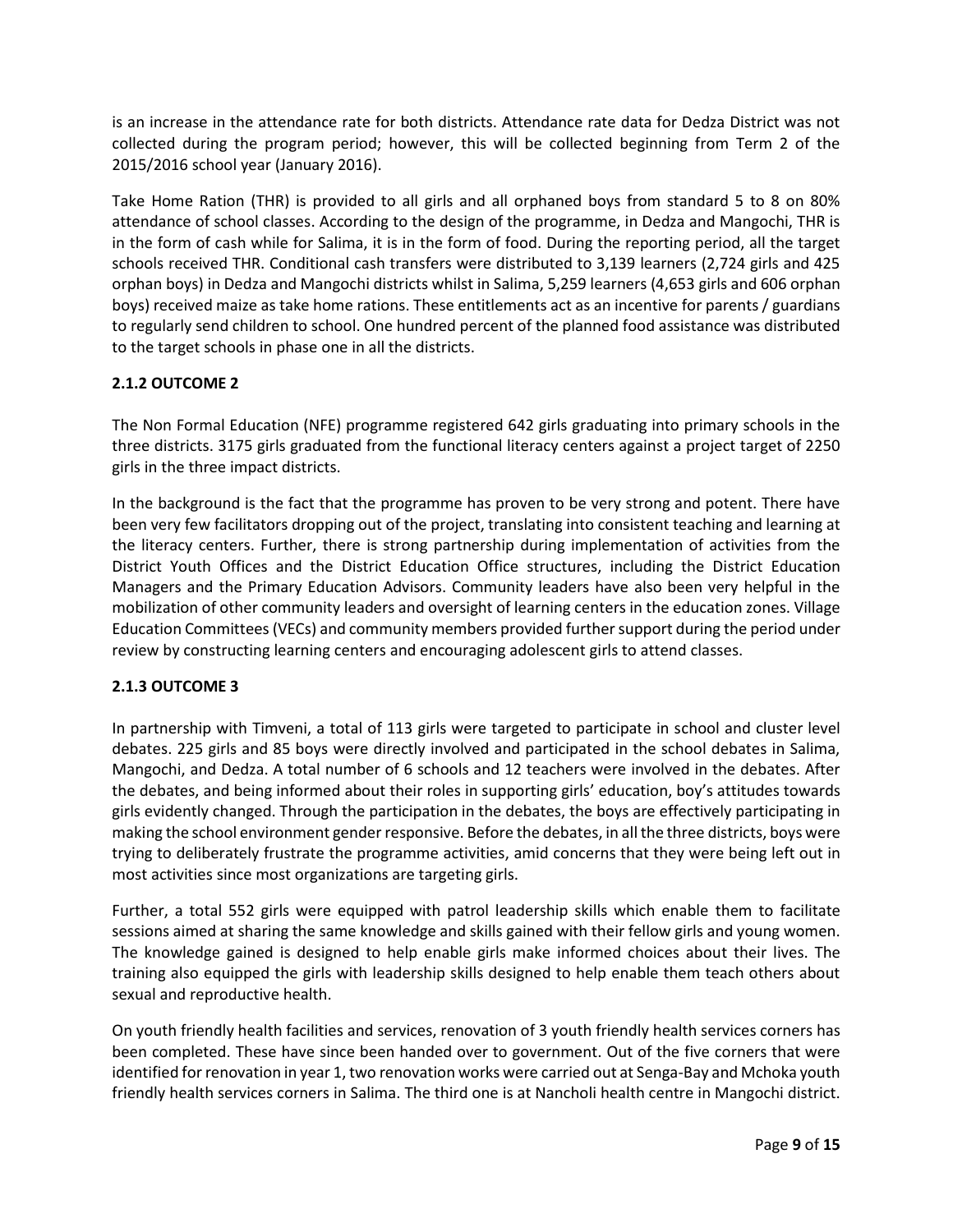Two new sites were identified and assessed for renovation works in Dedza. All the youth friendly centers will be accredited for provision of YFH services as per the standards of the Ministry of Health.

A total of seven youth corners have been identified and engaged for the provision of YFHS services in Salima; from the following health facilities: Lifuwu, Maganga, Senga-Bay Baptist, Mchoka, Salima District Hospital, Chagunda and MAFCO. In Mangochi, the following five health facilities: Katuli, Mkumba, Nangalamu, Nancholi and Sinyala have been mapped for provision and access to YFH services. In Dedza, there are no youth corners within the zone, the two nearest health facilities mapped for YFH services are Kamphuka and Dedza hospital.

A total of 60 youth Community Based Distribution Agents (CBDAs) from primary schools and youth clubs (35 from Katerela and Ngolowindo zone in Salima and 25 from Chimbiya zone in Dedza) were trained in family planning. Their primary supervisors were also trained on the same. The CBDAs are assigned catchment areas around the health centres and surrounding schools. Their services include providing information on family planning, and distributing oral contraceptives and condoms.

## <span id="page-9-0"></span>**2.1.4 OUTCOME 4**

Girls in the targeted schools have been reached and trained in IMpower and self-defence whilst boys in Boys Transformation Programme. The data available so far includes 1380 girls in Dedza in Standard 5-8 and Forms 1-4. Refresher trainings have so far been conducted in Dedza. According to the teachers, the girls programme has managed to improve girls attendance and the performance of girls. Positive changes seen in girls attending IMpower Defence classes are that they are opening up about the challenges they have gone through and becoming more assertive hence reducing incidences of violence against children. 1380 boys in Standards 5-8 in Dedza have been reached with transformation skills (*sources of strength and your moment of truth*). In Salima, all 34 target schools went through the training, reaching a total number of 2040 girls. Similarly, in Mangochi, all 32 schools have been reached with both the girls' and the boys' programmes.

As regards establishing and facilitating Sexual Assault Survivors Anonymous (SASA) groups, the programme is still in the process of identifying the beneficiaries. About 86 survivors in Dedza and 105 survivors in Salima have been identified. These have already been oriented on the program for the SASA groups.

Student councils have been established and strengthened in all the targeted schools in Dedza. Members of the student councils in all the schools have been equipped with knowledge and skills in scorecard and in reflection Action. Through the student council leadership, students are being involved in the management of their respective schools. One example is developing safe school action plans and monitoring the school improvement grants/plans. Victims of sexual abuse have been identified and are currently being supported with psycho-social support. Student councils have been established and strengthened in 31 of the 32 in Mangochi. Efforts are underway to establish a council at the remaining school in Mangochi. Victims of sexual abuse have been identified, and some cases undergoing the necessary referral and case handling processes. The victims will be supported with psycho-social support.

Communities have also been involved in the fight against violence in schools and in communities by introducing reflection action circles that have been established in the communities around the schools. These circles have been established by community facilitators who are also working closely with the student councils in fighting violence against children in their respective schools and communities. Evidence of this REFLECT process includes the institutionalization of by-laws designed to harbor children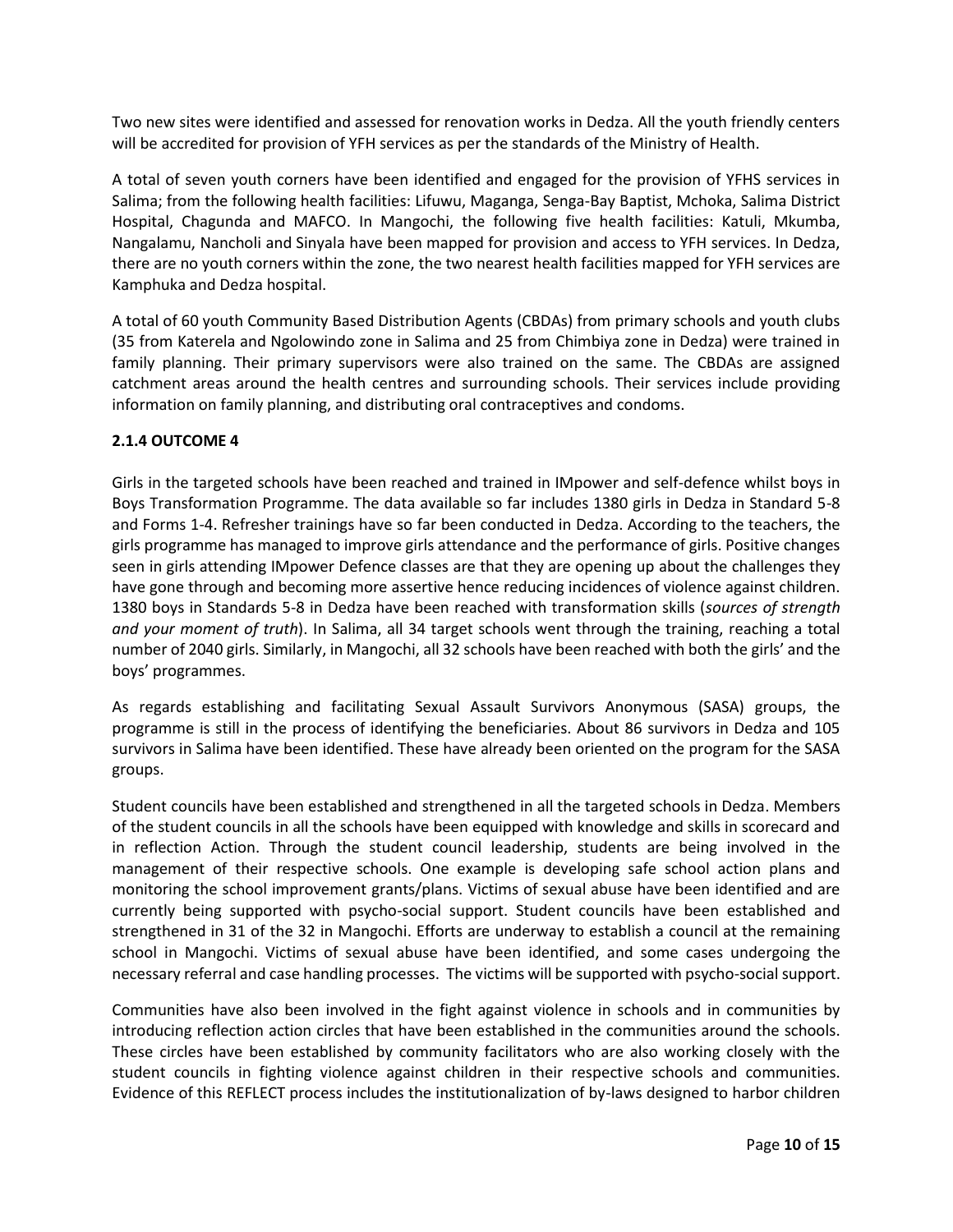in school, and reprimand child abuse perpetrators, formulation of village and school committees designed to monitor the welfare of children in the target communities in various aspects. The programme concept has been institutionalized in the target areas by raising awareness and empowering the community members to be pro-active in issues to do with child protection both in schools and homes. In Salima, (TA Pemba and Kuulunda for instance), boys have been removed from different jobs particularly cattle rearing, fishing, and also bike transportation across water bodies. Still in Salima, TA Kuulunda alone, 8 boys have been re-admitted at Katete primary school. In Mangochi, 20 child marriages have been abolished in T/A Katuli and Bwananyambi respectively. In Dedza, 22 girls and 26 boys and 24 teachers (student council members together with their patrons/matrons) were trained as facilitators for the RA Circles.

Teachers' training and community sensitization on alternative forms of discipline has covered quite some ground. The training has been introduced in Salima and Mangochi. 49 people (16 females, 33 males) including primary education advisors, teachers and head teachers attended the trainings in both Salima and Mangochi districts. These were trained as pioneers of change in their schools and zone. They produced and have since rolled out implementation of consolidated action plans and maps of routes to the goal of ending corporal punishment in schools and their communities.

Children have been an instrumental tool in spreading the message on ending violence. Through the childrights clubs, children have been openly able to discuss various forms of abuse that they may encounter, and they are able to spread the messages to their fellow students. 15 schools in Mangochi have in-school child rights clubs, headed by a matron and a patron in each and every school.

Implementing partners (Plan Malawi, Action Aid and Ujamaah) and representatives from the district education offices and selected schools attended a learners' council workshop. At the workshop, a delegation from the Kenya Secondary Schools Heads Association (KSSHA) shared on the Kenyan experience with learners' councils in Kenya. There were also guided discussions as to how Malawi can replicate the lessons shared. These will be adapted accordingly in JPGE impact areas.

Last but not least, the Malawi Police Service has rolled out the Safe Schools Program. All programme schools have been reached on a sensitization campaign. Preparations are underway for the follow-on activities.

# <span id="page-10-0"></span>**2.1.5 OUTCOME 5**

In partnership with Machinga Teacher's Training College, through VSO International, the programme has registered:

- 20 tutors, 600 student teachers at Machinga Teacher Training College and 356 in-service teachers in primary schools trained in life skills and gender responsive methodology and practice.
- 20 tutors, 600 student teachers at Machinga Teacher Training College and 356 in-service teachers in primary schools in the targeted districts trained in designing and making of a range of high quality teaching resources from locally available low cost/no cost materials.
- The establishment and operationalization of a teacher resource centre at Machinga Teacher Training College and teacher resource centres in cluster lead schools in the targeted districts.
- 504 school management committee, parent-teacher association and mother group members in targeted cluster lead schools trained in community support for teacher resource centre establishment and sustainable contribution of locally available materials for the TALULAR banks.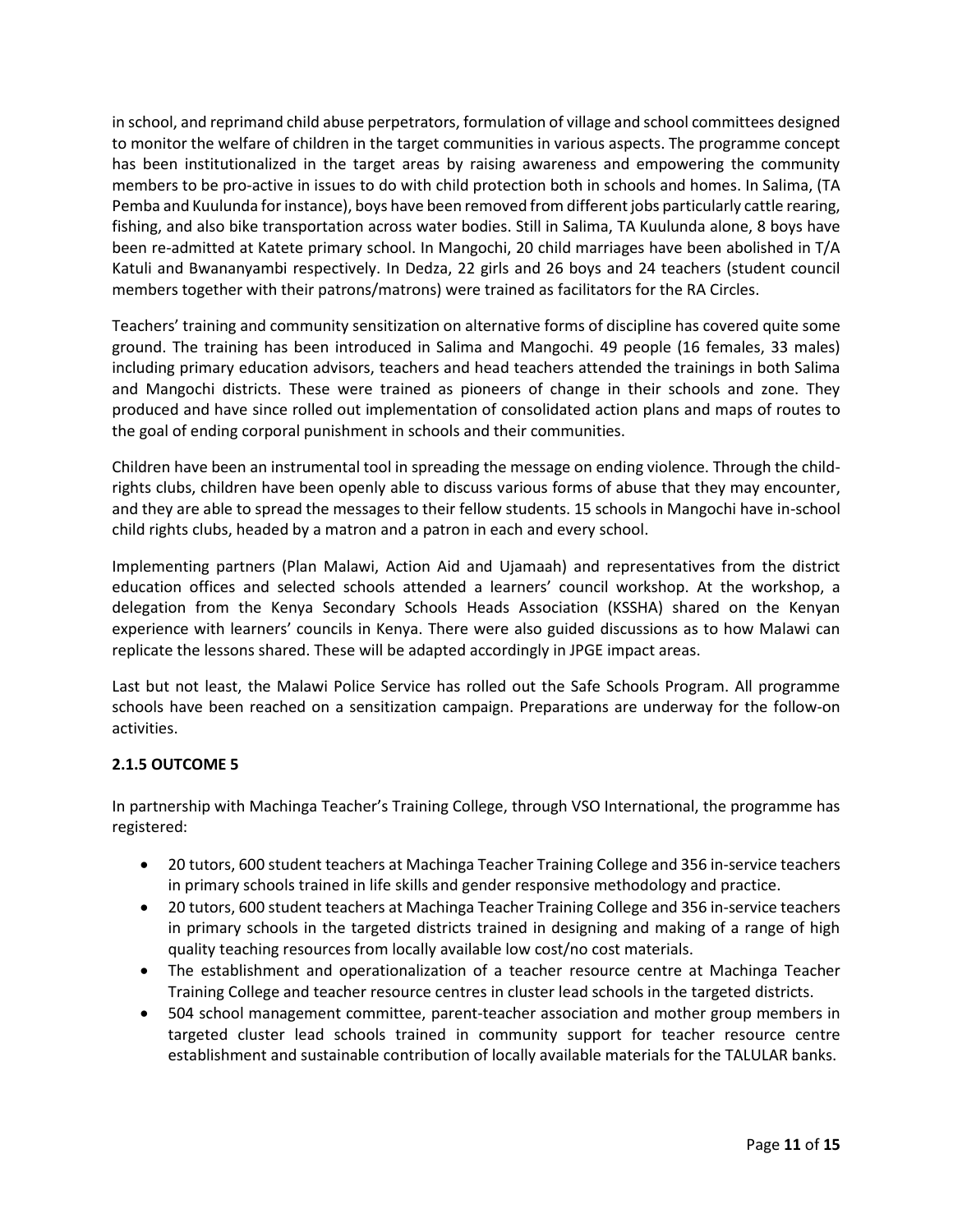In addition, the partnership with Timveni has delivered 444 PTA, SMC and mother group members oriented on life skills and gender responsive methodologies in the three districts; against a target of 305 members. Subsequently, we have seen mother groups engage in income generating activities and use the proceeds to support needy girl children. Communities have also introduced community policing initiatives, with fines for parents who keep school-age children away from school.

Furthermore, against a target of 12 schools, 16 schools in the three programme districts were painted with girls' education messages. This involved a very participatory process by which the communities, learners and school staff came up with contextualized messages that identified existing education challenges and provided solutions.

## <span id="page-11-0"></span>**2.1.6 OUTCOME 6**

As part of an approach to enhance girls' leadership roles, 14 Girl Guide clubs have been established in Dedza, 33 clubs in Salima and 32 in Mangochi.

Trainings were conducted in all the three focus districts of Dedza, Salima and Mangochi; on adolescent growth, development and associated body changes, menstrual hygiene and the production of sanitary pads. The trainings are also meant to inform girls on the importance of education, and to know their rights. The knowledge imparted also covered the management of peer influence. A total of 824 girls and 338 leaders (73 M, 265 F) were trained. The leaders included mother group members and guide leaders (teachers). 14 girls and 4 leaders (2 mother group, 2 guide leaders) were trained per school.

4,000 reusable sanitary pads were distributed to 400 female adolescents from five primary schools in Ngolowindo Zone, in Salima District.

Further, teen mothers who have enrolled back into school were encouraged to remain in school, advised to access reproductive health services, and also equipped with knowledge on how they can manage their school while raising children.

## <span id="page-11-1"></span>**2.1.7 OUTCOME 7**

Further to elements mentioned above, community sensitization efforts included film screening '*Mwayi Wotsiriza*', a film on girls' education and girls' sexual abuse. The film screening, organized in collaboration with Timveni and Theatre International Malawi, directly reached 198 community members (67 men, 43 women, 55 boys and 33 girls).

The programme organized community dialogue sessions, from which a number of programming issues have arisen. This has the effect of encouraging the sharing of experiences and the identification/suggestion of solutions amongst community members. For example, it emerged that the school club system needs further strengthening to encourage active participation by more learners.

The programme also supported commemoration of the International Day of the Girl Child. Against a target of 1,500 children, 2,100 communities (800 girls, 700 boys, 300 women and 400 men) were mobilized and participated in the day's activities. The programme also participated at a youth community concert held in Mangochi as part of the Lake of Stars festivity where different programme elements were showcased.

A radio talk show discussing the structure, objectives, implementation experiences, challenges and lessons from the programme implementation in Dedza was recorded and aired on radio stations with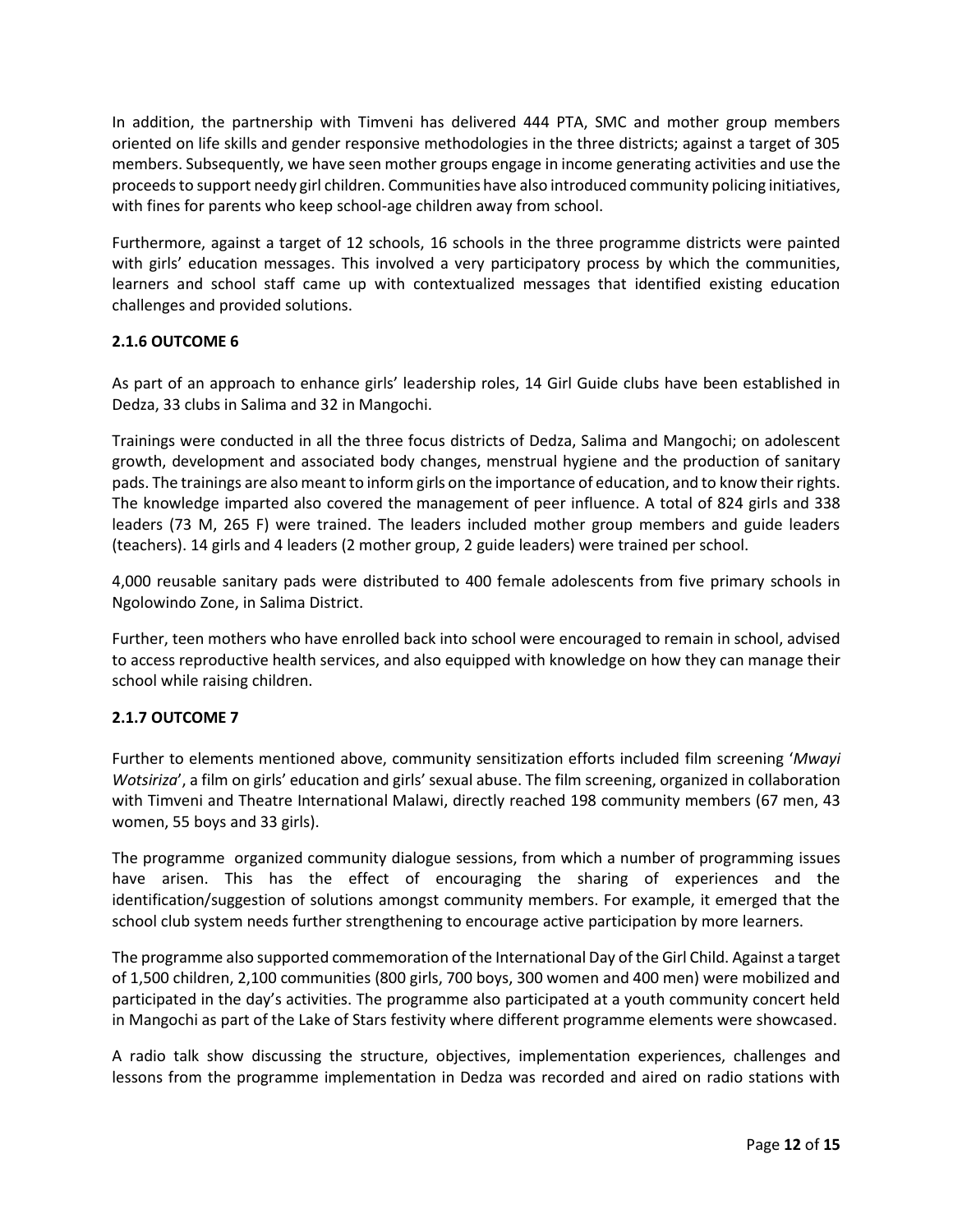national coverage. Further sensitization meetings were held, covering specific subject areas such as the existence and importance of the Non Formal Education program.

### <span id="page-12-0"></span>**2.2 CHALLENGES/LESSONS LEARNED**

#### **District coordination**

Due to the difficulties experienced in district coordination throughout 2014 and over the first quarter of 2015, three Programme District Coordinators (NOA level) were recruited between August and September 2015, oriented, and then deployed to the districts in September 2015. The district coordinators have catalyzed and helped fast-track a number of programme coordination, implementation, and monitoring and evaluation activities. This has resulted in the establishment of clear coordination mechanisms at district level including managing the relationships with NGOs during planning, implementation and reporting. The District Coordinators have been an extension of the Directorate for Planning and Development (DPD) and the District Education Office (DEM), which coordinate the programme in the districts.

As such, programme coordination has been significantly strengthened at all levels with increased responsibility and ownership shifting to the government. A government TWG is now in place and operational. A quarterly technical joint TWG chaired by the Chief Director MOEST was recently held to ensure project oversight by government is maintained. The discussions to replicate the project beyond the modelling schools have also been initiated among stakeholders.

### **HACT Training**

In order to ensure the programme remains as transperant as possible, the programme organized a Harmonized Approach to Cash Transfer (HACT) training to ensure that government partners are up-todate with the required financial management and reporting standards; for smoother and accountable programme delivery and administration. The training was conducted from 21st to 24th November 2016 in Mangochi by UNICEF and WFP financial experts.

### **Visibility and advocacy**

With the visibility aspect of the programme not reaching its potential since inception, the project has increased its visibility thanks to the publication of advocacy materials and the participation of the National Coordinator in a number of initiatives related to Girls' Education, including the Technical Forum on Girls' Education organized by MOEST in Lilongwe in November 2015.

### <span id="page-12-1"></span>**2.3 QUALITATIVE ASSESSMENT**

### **Steering Committee (SC) field monitoring visit and national meeting**

The programme held a successful SC meeting at National level in Lilongwe at Golden Peacock Hotel on November 27th 2015. This meeting was anticipated by a field monitoring visit by members of the SC, to each of the three districts.

The visits took place between the 21st October and 6th November 2016, with 6 Government officials from 4 different ministries (Education, Youth, Environment and Local Government) and over 20 District Officials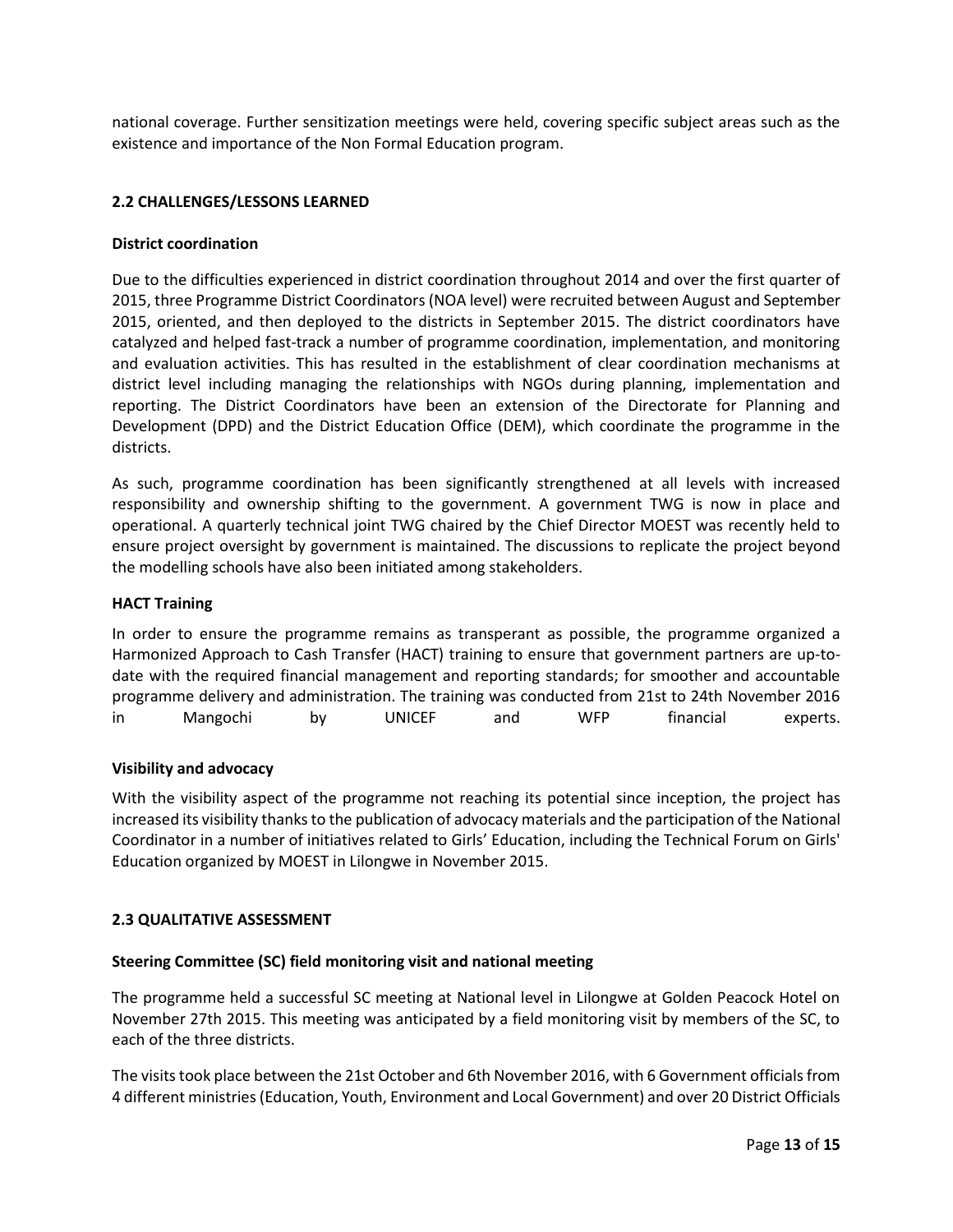from the three Districts. The missions have produced reports and recommendations which were endorsed by the Steering Committee of November 27th. Key resolutions from the Steering Committee meeting of the 27th November include:

- 1. The Steering Committee approved the request that the three District Commissioners of target districts are included as members of JPGE Steering Committee.
- 2. The Steering committee endorsed the proposed recommendations of the Government of Malawi, which are within the area of the JPGE mandate and objectives.
- 3. The Steering Committee proposes the participation of the three District Coordinators for JPGE to the next Steering Committee Meeting.
- 4. The Steering Committee agreed to endorse via correspondence the 2016 work plan developed by the UN TWG at the Blantyre meeting in September 2015. The workplan should be linked to the Theory of Change for JPGE. The revised workplan will be shared by 31st January 2016 by the interim Project Coordinator.
- 5. The Steering Committee recommended that the project considers issues of environmental degradation when planning for year 3 (tree seedlings plantations, etc.).

### **Real-Time Monitoring**

Early implementation of the programme's real time monitoring (RTM) has been effected. This follows the successful stakeholder consultation meetings at national and district level. These meetings verified the need for the monitoring system, evaluated needs and gave proposed solutions for designing the programme. Training of trainers from the district education office structure was conducted in November 2016 on the RTM system. The JPGE district coordinators have also been successfully trained. The training resulted in all 81 JPGE schools in the three target districts to have representatives trained on how the RTM system works, with 315 teachers (including head teachers) trained, and the system pre-tested. Many of the teachers were already registered onto the system during the training, while the rest have since been added subsequently, ahead of and in readiness of actual polling starting which began in February 2016, during the second term of the 2015/16 academic year.

### **Visibility and advocacy**

Due to the visibility component of the programme not reaching its desired potential, the project has increased its efforts through the publication of advocacy materials and the participation of the National Coordinator in a number of initiatives related to Girls' Education, including the Technical Forum on Girls' Education organized by MOEST in Lilongwe in November 2015.

### <span id="page-13-0"></span>**3. PROGRAMMATIC REVISIONS**

Taking into consideration the initial challenges and the current status of the joint programme, the work plan was adjusted and the following activities are envisaged to take place over the coming year:

### *Implementation*

The programme intends to continue fostering the same partnerships, strengthening them to reinforce achievements to-date, and to push the agenda further forwards in the planning of year 3 in May 2016. Many of the agreements with partners had come to an end by December 2015, and extensions have since